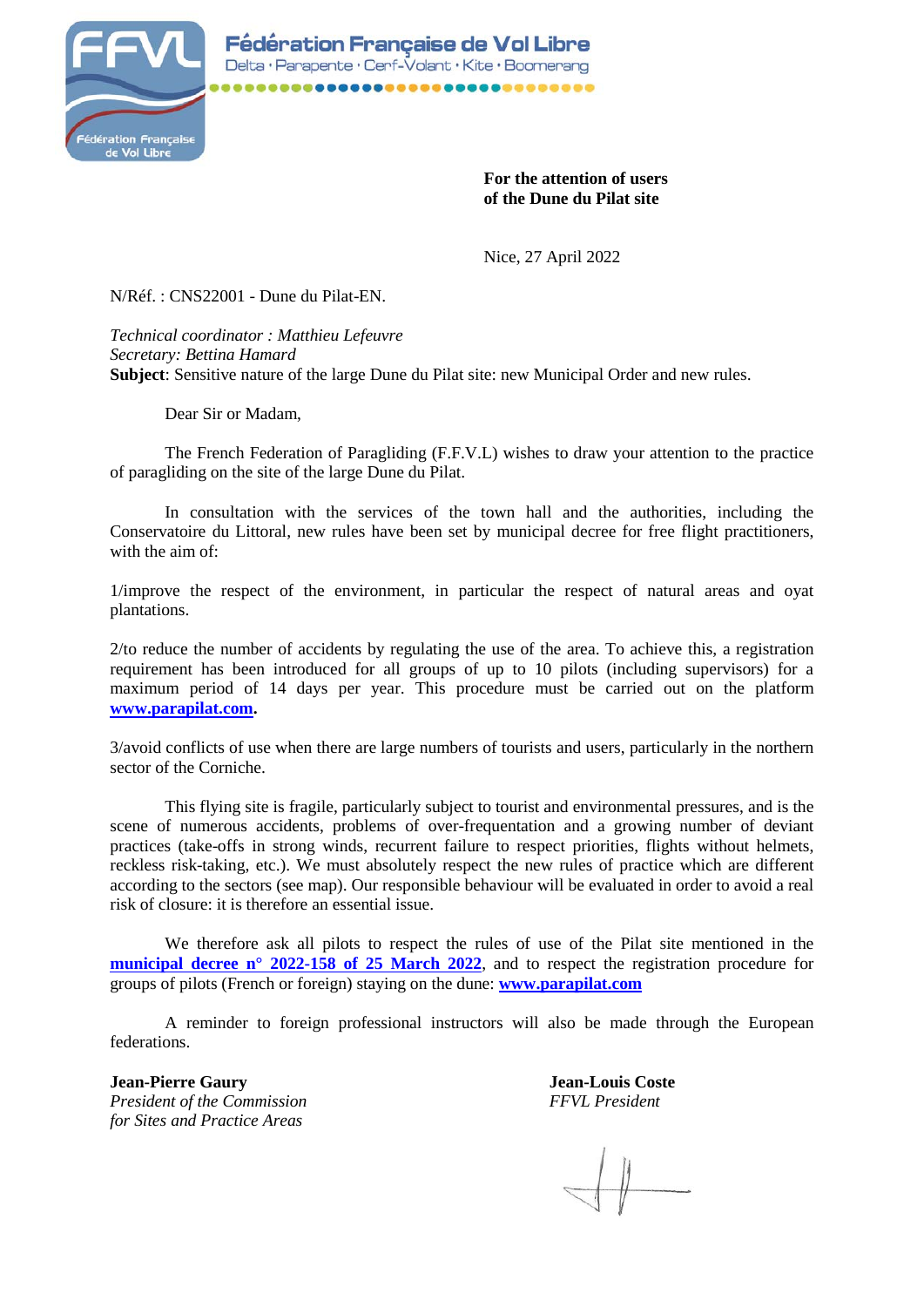

**1. Regulatory framework for paragliding and hanggliding on the Dune du Pilat.**



## *Please be particularly careful to respect :*

- *> Access to the site, development zones, exclusive flight zones and zones prohibited to practice.*
- *> The rules of priority.*
- *> The peace and quiet of visitors.*
- *> The oyat plantations in which take-offs and evolutions are forbidden.*

*Reminders: helmets must be worn and the area must be cleared.*

## **2. Obligation to register groups - Dune du Pilat**

The FFVL would particularly like to draw your attention to the arrival on the site of groups of pilots (under the supervision of an organising structure), whether supervised or not (clubs and schools).

Indeed this site has a limited capacity, the federation and the town of La Teste-De-Buch have the will to better organize the massive and punctual influxes which destabilize a fragile balance. To do this, it is setting up :

- a registration obligation: a group of a maximum of 10 pilots (including supervisors) can register their days for a maximum of 14 days per year,

- a limit on the number of pilots: a maximum of 50 pilots per day for the whole group must be respected,





....